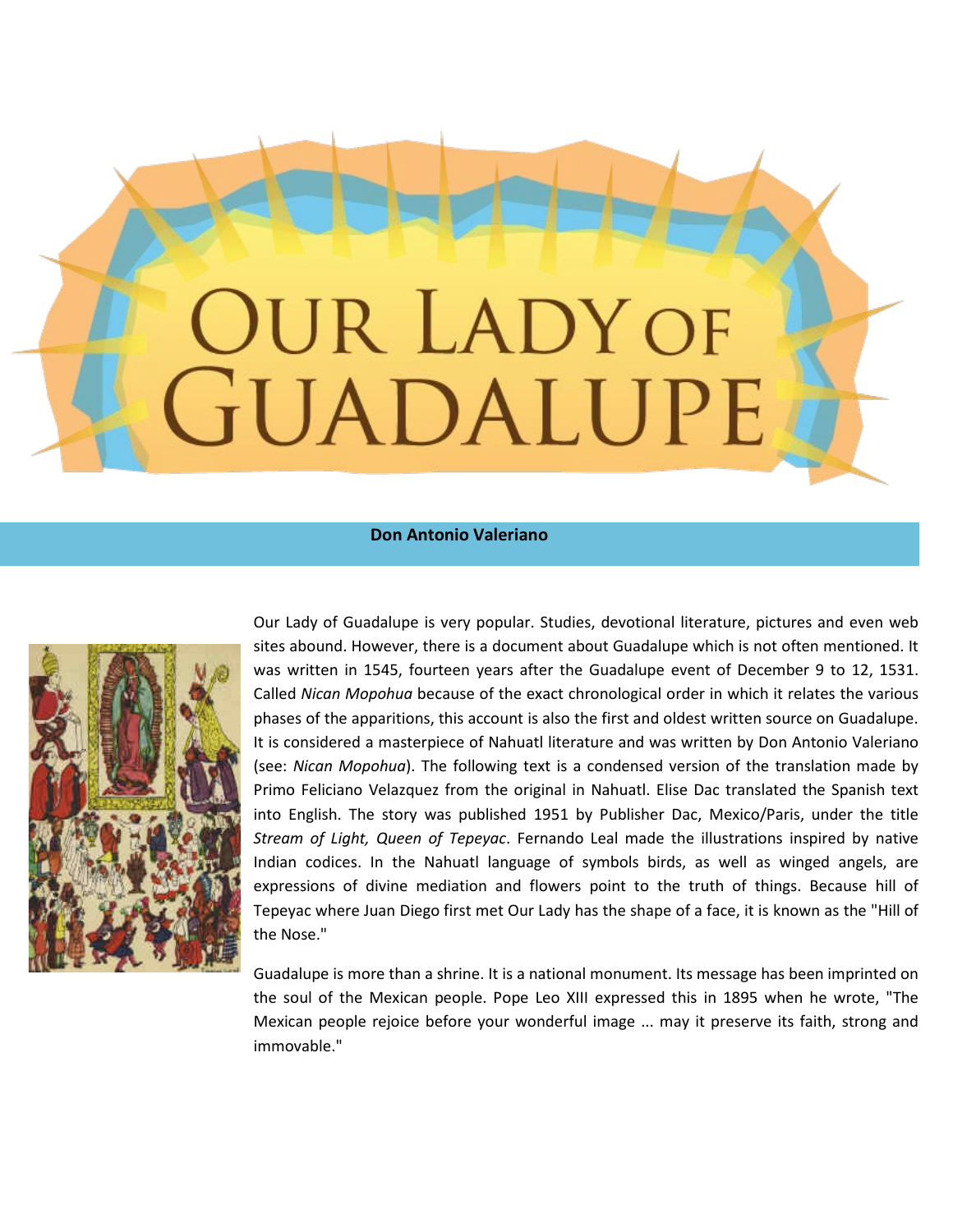#### **Nican Mopohuyua**



Don Antonio Valeriano, a descendant of the royal house of Tacuba that stemmed from the Emperor Moctezuma II, was a figure of great importance in the middle of the sixteenth century.

Born about 1520, he received education and enlightenment from the Franciscan friars in the College of the Holy Cross at Tlaltelolco. He later became Governor of the Indians in Mexico city for thirty-six years. He was remarkable for his understanding of men's minds, thanks to which he became famous as an arbitrator between the two races. He had the aristocratic spirit of the high-class, intelligent Indian.

He had a profound knowledge of Latin and of spiritual and ecclesiasticalmatters. He inherited from his ancestors numerous hieroglyphs and documents on the Guadalupe tradition, referring to the appearances of the Most Holy Virgin in Tepeyac.

Having known and had dealings with Juan Diego, Juan Bernardino, and Bishop Zumirraga as well, he was the first to write down the story of Our Lady of Guadalupe.

# **Queen of Tepeyacac**



In 1531, ten years after the capture of Mexico City, peace allowed the mission fathers to teach the Catholic faith among the Indians and to baptize their children. At the beginning of December, a poor Indian named Juan Diego left his house one Saturday morning to attend divine service. On the way, as he passed the hill of Tepeyacac ("Hill of the Nose," in Nahuatl), he was startled by a song coming from the summit. The sweet, tender singing surpassed the trilling of the most exquisite birds. Juan Diego stopped, entranced, and mused, "Is it my luck to be worthy to hear such music? Is it a dream perhaps? Did I get up from my bed? Where am I? In Paradise, in heaven perhaps? I don't know."

The singing ceased and a heavenly sweet voice called him from the hill-top, "Juan, my little one, Juan Diego." Filled with joy, Juan Diego was not at all frightened, but climbed the hill in search of the mysterious voice.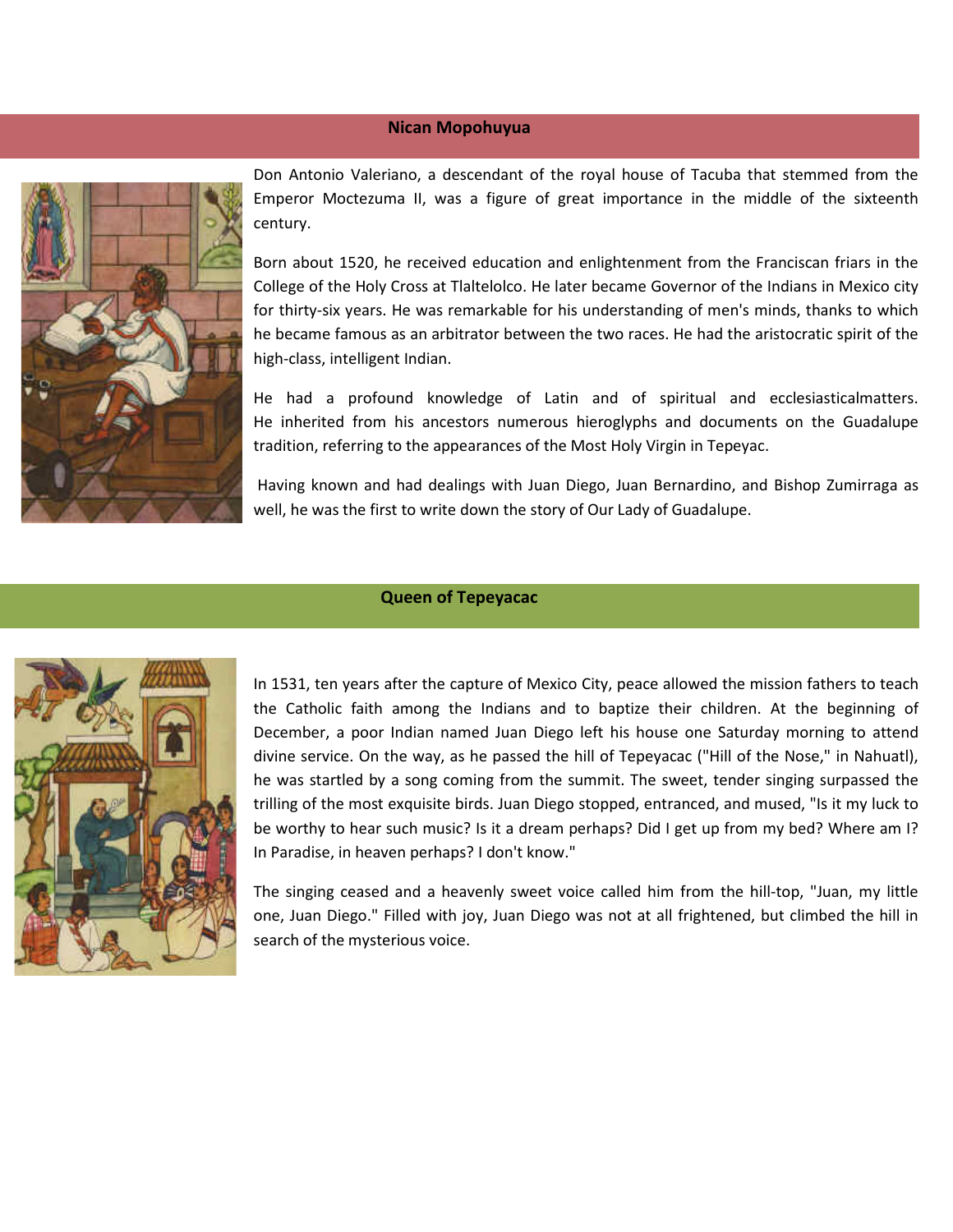

When he reached the top, he saw a lady who bade him approach. It was a wonderful lady o of superhuman beauty. Her raiment shone like the sun; the rock on which she set her foot seemed to be hewn from precious stones and the ground red like the rainbow. The grass, the trees and the bushes were like emeralds; the foliage, fine turquoise; and the branches flashed like gold. Juan Diego bowed before her and the lady spoke: "Juan, my little one, the humblest of my children, where goest thou?"

"My lady, my child, I go to listen to such divine matters as our priests teach us," he replied.

"I am," said the wonderful Lady, "the Holy Mary, the eternal Virgin, Mother of the true God. I wish a shrine to be built here to show my love to you. I am your merciful mother, thine, and all the dwellers of this earth. To bring to pass what I bid thee, go thou and speak to the bishop of Mexico and say I sent thee to make manifest to him my will."

"My Lady," answered Juan Diego, "I go to fulfill thy command. I bid thee farewell, I thy humble servant."

The bishop received Juan, listened carefully to him, but did not believe the poor Indian's words. Juan Diego was very sad. That same day, he returned to the hill-top of Tepeyac.

## **Lady and Mistress Mine**



The Mother of Heaven was standing in the very same place where he had first seen her. He knelt before her and said:

"Lady, my Child, tiniest of my children, I went to fulfill thy command. I saw the prelate and related to him thy message. By his reply I realised he did not think it to be thy order. Send, Lady, a person of mark that he may believe it. My lady, I am a paltry fellow, a man of straw, a bumpkin, a commoner and Thou my child, my lady, didst send me to a place I go not, where I stay me not. Forgive me the great grief I cause thee, lady and mistress mine."

"Listen, my son, least of my sons," the Most Holy Virgin answered him, "Many are my servants whom I can charge with my message; yet I wish it to be thou to make my petition, to help by thy mediation my will to be accomplished. I charge thee, go again to the bishop, tell him again that the Holy Mary, Virgin Eternal, Mother of God, sends thee."

"My Lady," Juan Diego answered, "let me not bring thee vexation. With right goodwill shall I go to fulfill thy command and tomorrow evening at sunset I will come to give account of thy message. Now I take my leave of thee, my daughter, tiniest of my daughters, my daughter and lady."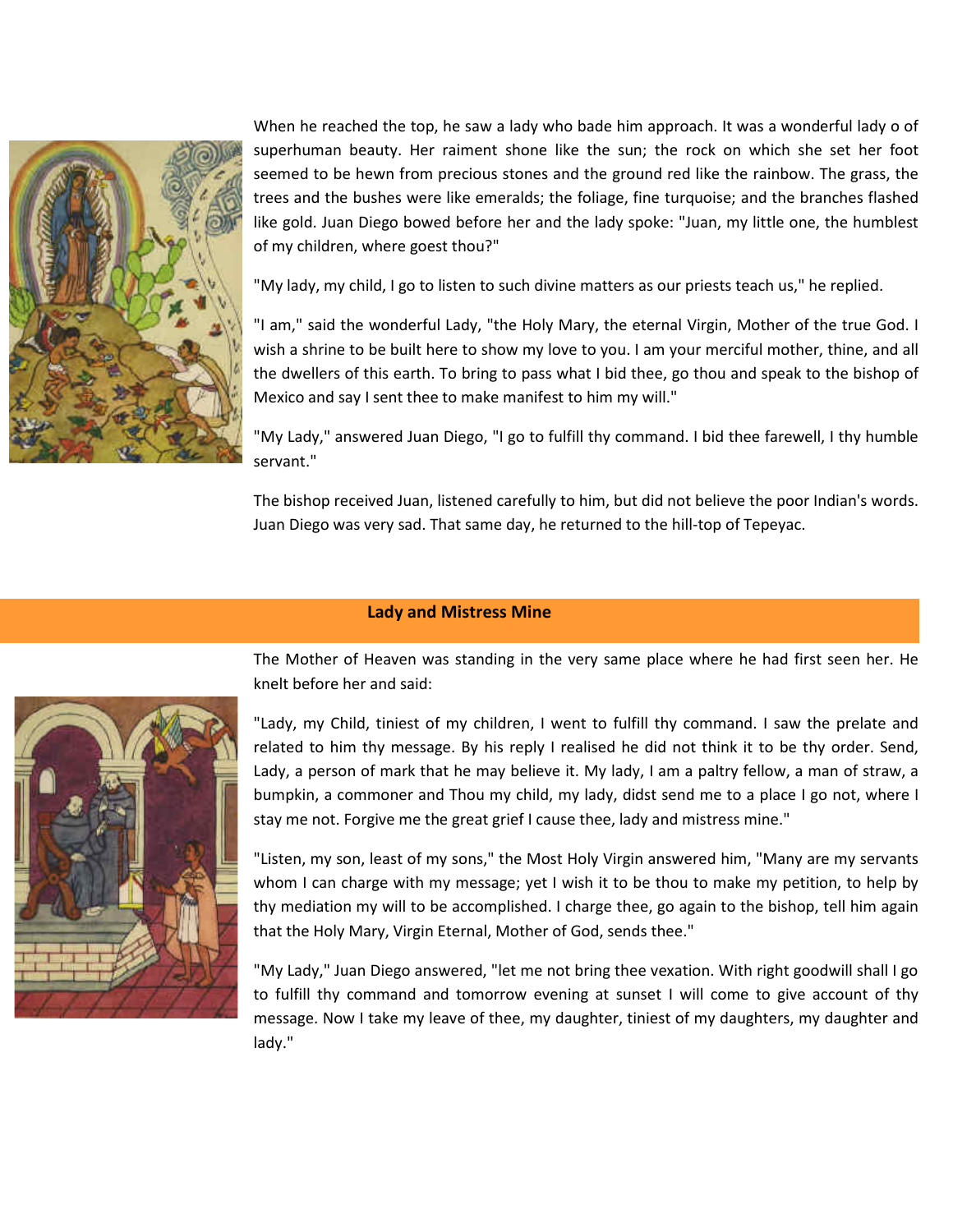### **Lady of Heaven**

Next day, Sunday, Juan Diego left his house very early to take knowledge of divine matters. The mass over, he turned his steps at once to the Lord Bishop's palace and once again, with great difficulty, he was conveyed into his presence. He knelt at his feet and repeated the Virgin's message with sobs and entreaties. The Bishop put many questions to him about the apparition and he related everything with accuracy. The Bishop believed him not a whit more this time, thinking that the story was the product of the Indian's piety, and told him he must have some sign from the lady of heaven herself.

"Sir," said Juan Diego, "show me what sort of a sign thou dost want and I will go straight and ask for it of the lady of heaven who sent me."

The bishop sent some of his house-hold, whom he could trust, to follow him. Juan Diego went straight to the hill. When he had crossed the ravine near the Tepeyac bridge, the attendants lost sight of him and could not find him. So they returned to tell the Bishop he had mysteriously disappeared.

Meanwhile the good Juan was with the Lady of Heaven, giving her the Bishop's reply. The lady dismissed him saying,

"It is well, my son; thou shall return here tomorrow to take to the bishop the sign he has asked of thee. Then will he believe thee, and know, my son, that I shall reward thee for thy pains."

The next day Juan Diego did not return, for his uncle, Juan Bernardino, was gravely ill. He called a doctor in the morning and at night his uncle, feeling that his hour had come, asked him to go early to Tlaltelolco to find a priest. Juan did as he was bid, leaving at dawn, by his usual road; but drawing near to the hiil of Tepeyac, he stopped and thought. "If I go forward, I shall meet Our Lady, who will divert me to give the sign the prelate has asked for." So he turned to the west from the easterly road he was following, believing it paramount to fetch the priest to his dying uncle. As he circled the hill, he saw Our Lady treading majestically down the slope: she drew right near him and said, "What is happening, my son? Where goest thou?"

"My daughter," replied Juan Diego,--it will grieve thee to know that one of thy poor servants, my uncle, is very ill and dying of plague. I am going in a great hurry to call the priest to confess him and will come back here to take your message. Forgive me, lady and daughter mine, be patient with me, I am not deceiving thee, I will come tomorrow in all haste."